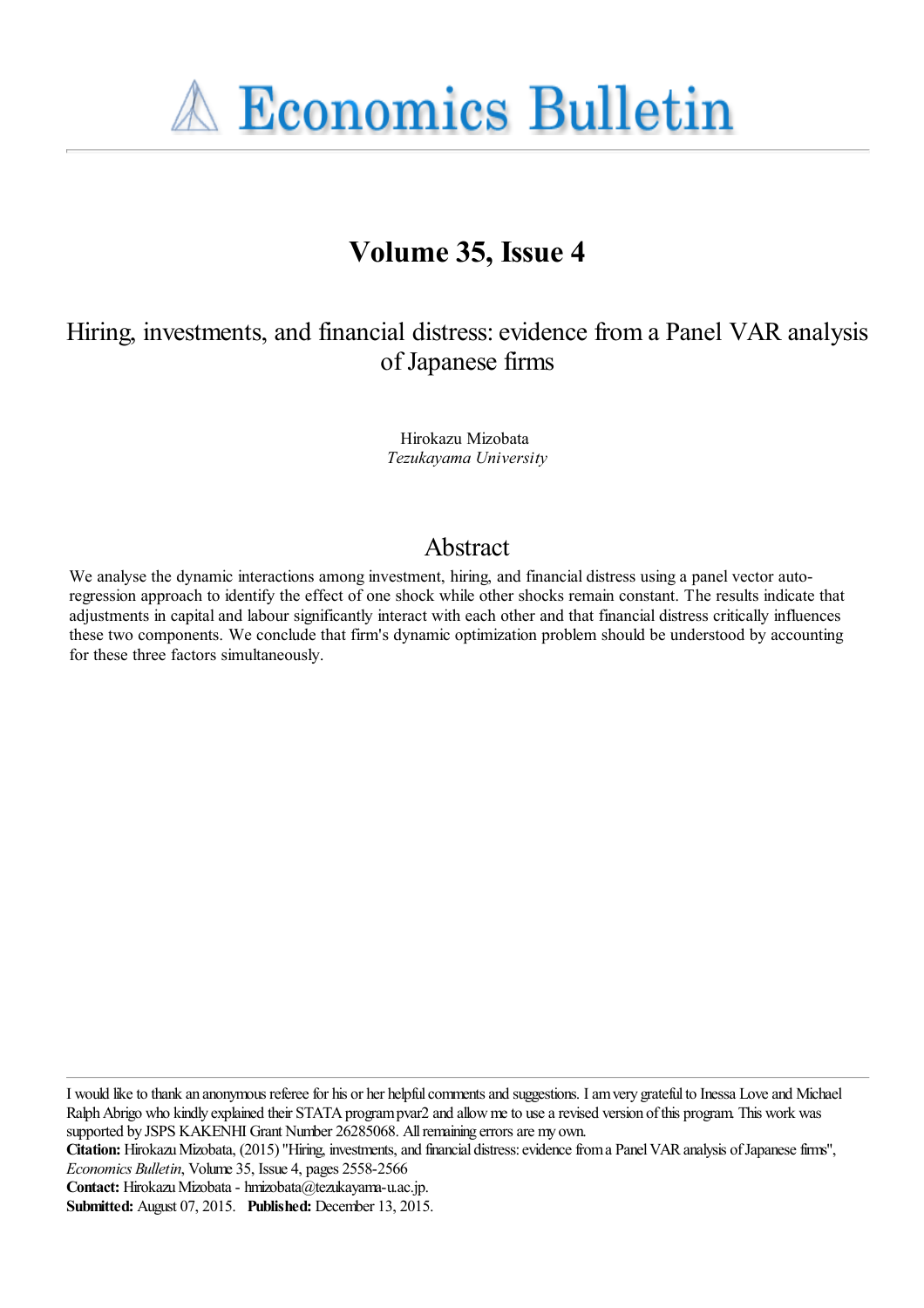## **1. Introduction**

Investment and hiring are the two most important company decisions, though these issues are usually discussed separately (Yashiv, 2011). After Letterie et al.'s (2004) investigation into the dynamic interactions between investment and hiring in the context of lumpy adjustments, some research structurally estimates these two-factor adjustments simultaneously (e.g. Merz and Yashiv, 2007; Bloom, 2009; Lapatinas, 2012; Belo et al., 2014; Asphjell et al., 2014).

In addition to these real economic activities, financial activities which determine the ratio between internal and external finance have also become important where asymmetric information exists. While many economists agree with the idea that these economic activities are essential for a firm's decision-making, there are few attempts to clarify the dynamic interrelations among these three components (Christiano et al., 2011). One reason for this slow progress is that a structural estimation such as a simulated method of moments takes too long when state variables increase (Cooper et al., 2010).

This study overcomes these limitations using a panel vector auto-regression approach (PVAR). Although the results do not have a structural interpretation, they can answer whether hiring, investment, and financing constraints should be analysed within one framework. Focusing on the orthogonalized impulse-response functions, this study demonstrates that it is best to consider firms' dynamic optimization problem by simultaneously accounting for these three components. Our main contribution is that we point out the importance of considering both real and financial economic variables in one theoretical model.

#### **2. Methodology**

To analyse the dynamic interrelations among firms' investment, hiring, and financial decisions, we use a PVAR approach (Holtz-Eakin et al., 1988). We adopt this econometric method as it allows us to consider firms' real and financial decisions at the base level, treating these as endogenous variables.

We consider the following first-order PVAR system:

$$
Z_{it} = \Gamma_0 + \Gamma_1 Z_{it-1} + f_i + d_t + \epsilon_{it}, \tag{1}
$$

where  $Z$  is a three-variable vector (IK, HN, DEB/CF): IK, the investment to capital ratio; HN, the hiring to employees ratio; and DEB (debt to asset ratio) or CF (cash flow to capital ratio) as proxies for firms' financial distress, as these are often used to measure a firm's financing constraints (Hubbard, 1997). The subscripts  $i$  and  $t$  denote the firm and year, respectively. The variable  $f$  is an unobserved heterogeneity,  $d$  is a time dummy, and  $\epsilon$  is an error term. We chose the lag structure in (1) by minimizing the moment model selection criteria developed by Andrews and Lu (2001).

Since the fixed effects in (1) are correlated with the lagged dependent variables, the mean-differencing approach commonly used leads to a biased estimator. To avoid this problem, we use forward-mean differencing (Arellano and Bover, 1995) to preserve the orthogonality between the transformed variables and lagged regressors, allowing us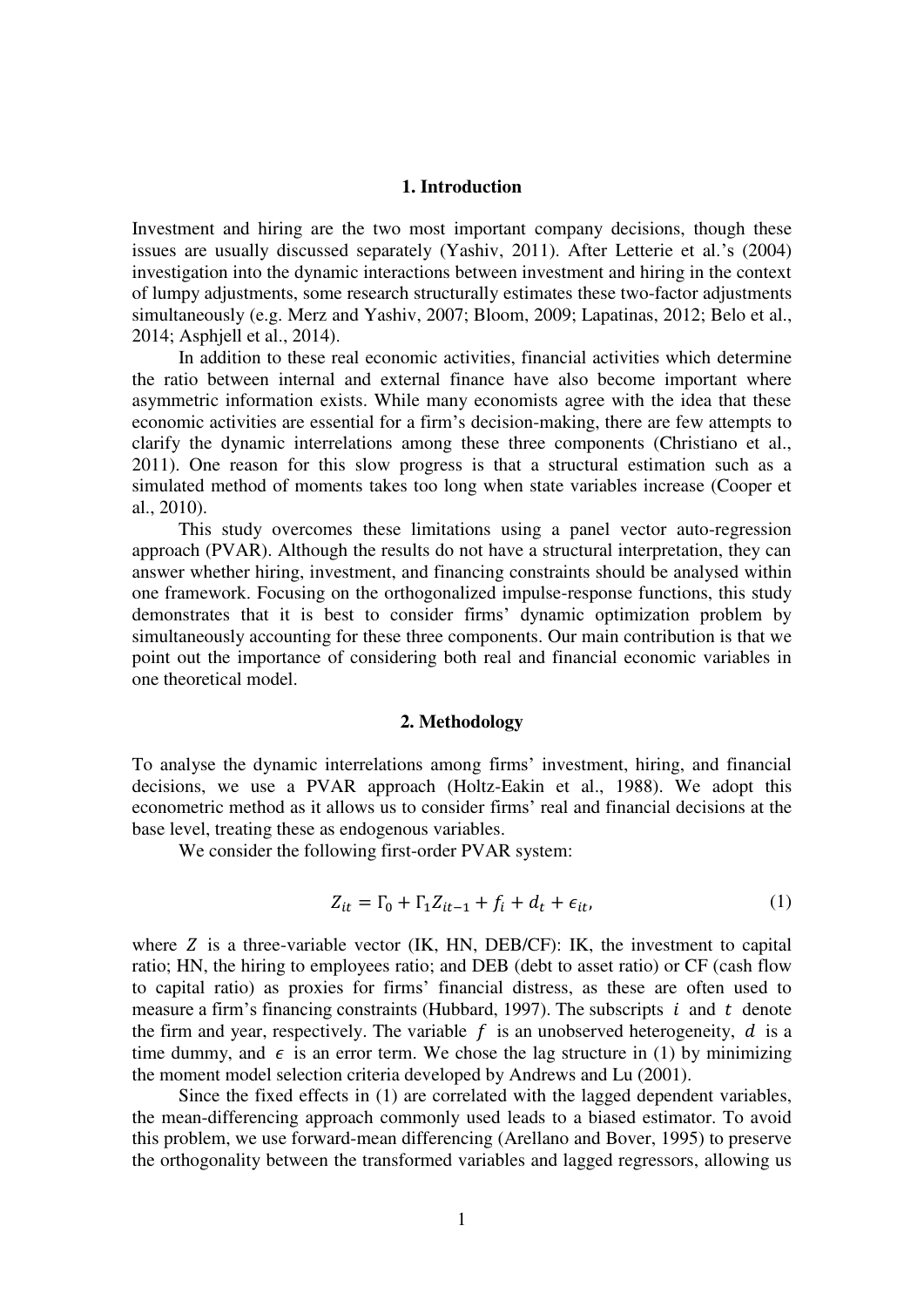|                   | Full sample |       | Manufacturer |       | Non-manufacturer |       |
|-------------------|-------------|-------|--------------|-------|------------------|-------|
|                   | mean        | s.d.  | mean         | s.d.  | mean             | s.d.  |
| IK                | 0.103       | 0.127 | 0.104        | 0.113 | 0.102            | 0.145 |
| HN                | $-0.006$    | 0.091 | $-0.008$     | 0.083 | $-0.002$         | 0.101 |
| <b>DEB</b>        | 0.225       | 0.172 | 0.212        | 0.157 | 0.244            | 0.191 |
| CF                | 0.147       | 0.164 | 0.141        | 0.148 | 0.155            | 0.184 |
| No. of firms      | 2016        |       | 1053         |       | 963              |       |
| No. of<br>samples | 35849       |       | 21596        |       | 14253            |       |
| Inaction(IK)      | 26          |       | 16<br>10     |       |                  |       |
| Inaction(HN)      | 589         |       | 345          |       | 244              |       |

## **Table1. Descriptive Statistics for key variables**

## *Source***.** DBJ Database

*Note:* Inaction (IK) or Inaction (HN) indicate zero investment or zero employment, respectively. Other variables are defined on page 3.

to use these as instruments. Our model also allows for time dummies, which we eliminate by subtracting the means of each variable calculated for each year.

Since (1) is a reduced form, we identify the shocks by imposing the following recursive order: IK  $\rightarrow$  HN  $\rightarrow$  DEB/CF. First, comparing IK with HN, we assume that the former is more exogenous, because the adjustment for labour is more flexible than that of capital. Second, the proxy variables DEB or CF are assumed to be the most endogenous variables. This is because there is an information asymmetry between lenders and borrowers wherein lenders can only access the most recent borrower information so the debt ratio can affect corporate factor adjustments only with a lag. Second, for cash flow, we assume a cash-in-advance constraint for firms to invest in new capital goods or hire new employees (Love and Zicchino, 2006). In order to check the robustness of this recursive order, we consider all other possible orderings (a total of 5). We present the results in Section 5.

## **3. Data**

The panel data are sourced from Development Bank of Japan database. There are a total of 2,016 belonging to manufacturing or non-manufacturing groups, with the sample chosen based on the criterion that there is neither a change in the term for settlements of accounts nor large mergers and acquisitions. The sample period ranges from 1981 to 2010. However, the panel is unbalanced as it includes entry and exits. The price index used to deflate the variables is taken from the Bank of Japan survey. Table 1 reports the descriptive statistics for the key variables.

Our panel data has several features. First, it is unique in that it provides long-term information on each company's financial statements, making it suitable for the PVAR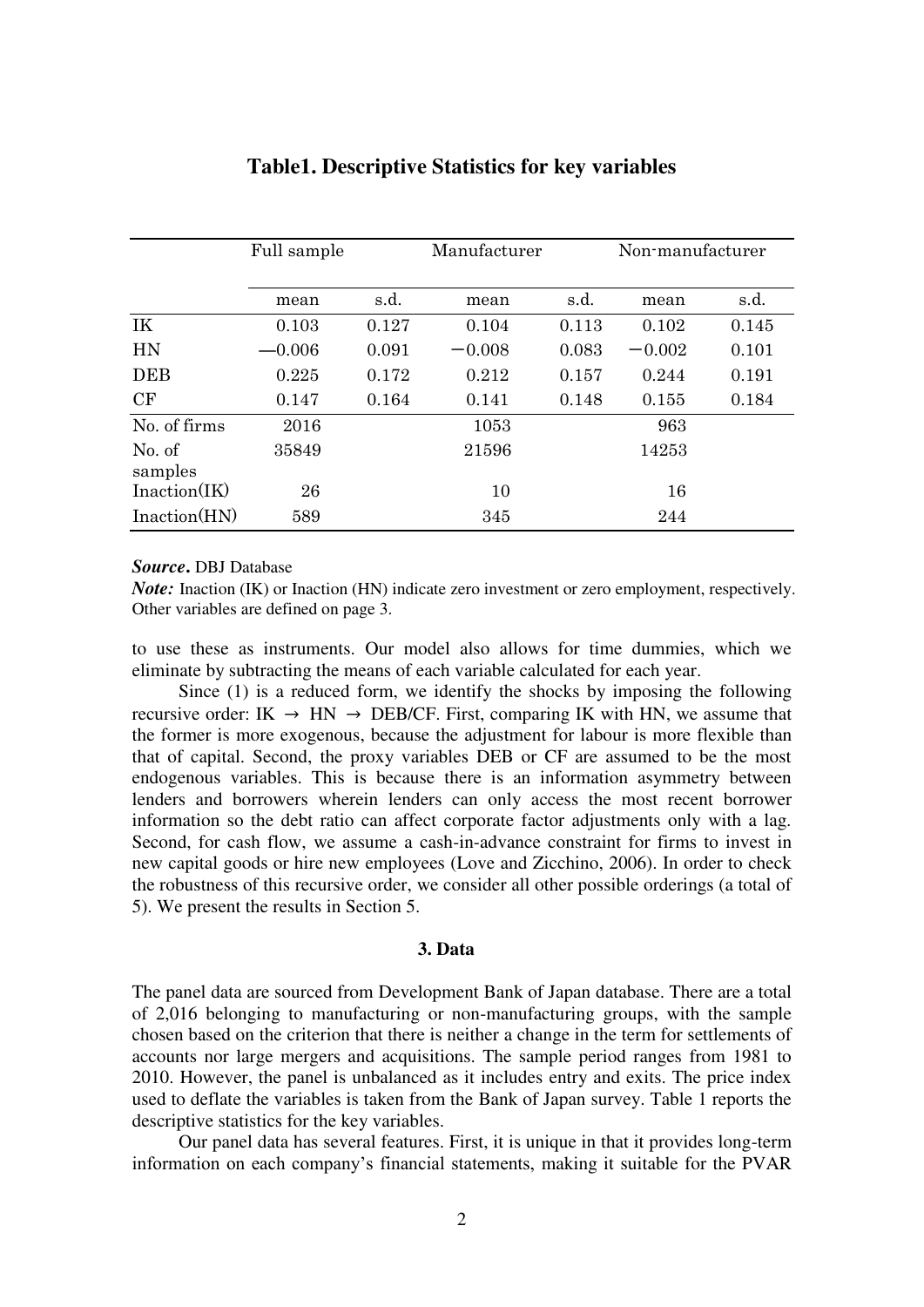| Panel A: Three Variables: IK, HN, DEB |           |           |            |  |  |  |  |
|---------------------------------------|-----------|-----------|------------|--|--|--|--|
|                                       |           |           |            |  |  |  |  |
| Response to:                          | $IK(t-1)$ | $HN(t-1)$ | $DEB(t-1)$ |  |  |  |  |
| Response of:                          |           |           |            |  |  |  |  |
| IK(t)                                 | $0.180**$ | $0.059**$ | $-0.093**$ |  |  |  |  |
|                                       | (0.009)   | (0.012)   | (0.019)    |  |  |  |  |
| HN(t)                                 | $0.033**$ | $0.162**$ | $-0.117**$ |  |  |  |  |
|                                       | (0.005)   | (0.012)   | (0.014)    |  |  |  |  |
| DEB(t)                                | $0.026**$ | $-0.006$  | $0.824**$  |  |  |  |  |
|                                       | (0.003)   | (0.005)   | (0.008)    |  |  |  |  |
|                                       |           |           |            |  |  |  |  |
| Panel B: Three Variables: IK, HN, CF  |           |           |            |  |  |  |  |
|                                       |           |           |            |  |  |  |  |
| Response to:                          | $IK(t-1)$ | $HN(t-1)$ | $CF(t-1)$  |  |  |  |  |
| Response of:                          |           |           |            |  |  |  |  |
| IK(t)                                 | $0.154**$ | $0.039**$ | $0.123**$  |  |  |  |  |
|                                       | (0.009)   | (0.011)   | (0.010)    |  |  |  |  |
| HN(t)                                 | $0.016**$ | $0.156**$ | $0.093**$  |  |  |  |  |
|                                       | (0.005)   | (0.012)   | (0.014)    |  |  |  |  |
| CF(t)                                 | $0.034**$ | 0.010     | $0.489**$  |  |  |  |  |
|                                       | (0.009)   | (0.011)   | (0.016)    |  |  |  |  |
|                                       |           |           |            |  |  |  |  |

## **Table2. Main PVAR results**

*Note*: The PVAR system is estimated by GMM with time and fixed removed prior to estimation. In GMM, the first and second lagged dependent variables are used as instruments. Panel A uses the three-variable vector IK, HN, DEB, and Panel B uses the three-variable vector IK, HN, CF. Heteroskedasticity adjusted standard errors are in parenthesis. \*\* indicates significance at the 1% level.

econometric method. Second, the data contains few inactive firms, such as those with zero investment or zero hiring (zero investment is less than 0.1 % of the sample, and zero hiring is less than 2 %). This phenomenon occurs since the plant-level inaction does not necessarily create inaction at the firm level (Eberly et al., 2012).

To construct the investment to capital ratio (IK) variable, we create a series of depreciable capital stock, using the perpetual inventory method with the benchmark capital value from fiscal year 1970. For companies founded after 1971, we apply this method from year the company appears in the database. Next, to construct the hiring to employees ratio (HN), we create a series of hiring flows. Since our database does not include employee departures, we define hiring flows as net employment changes. Third, we construct DEB by dividing the sum of short-term loans payable and long-term loans payable and corporate bonds issued by total assets. Finally, for CF, we first define the cash flow as after-tax profit + depreciation, then divide this index by capital stock.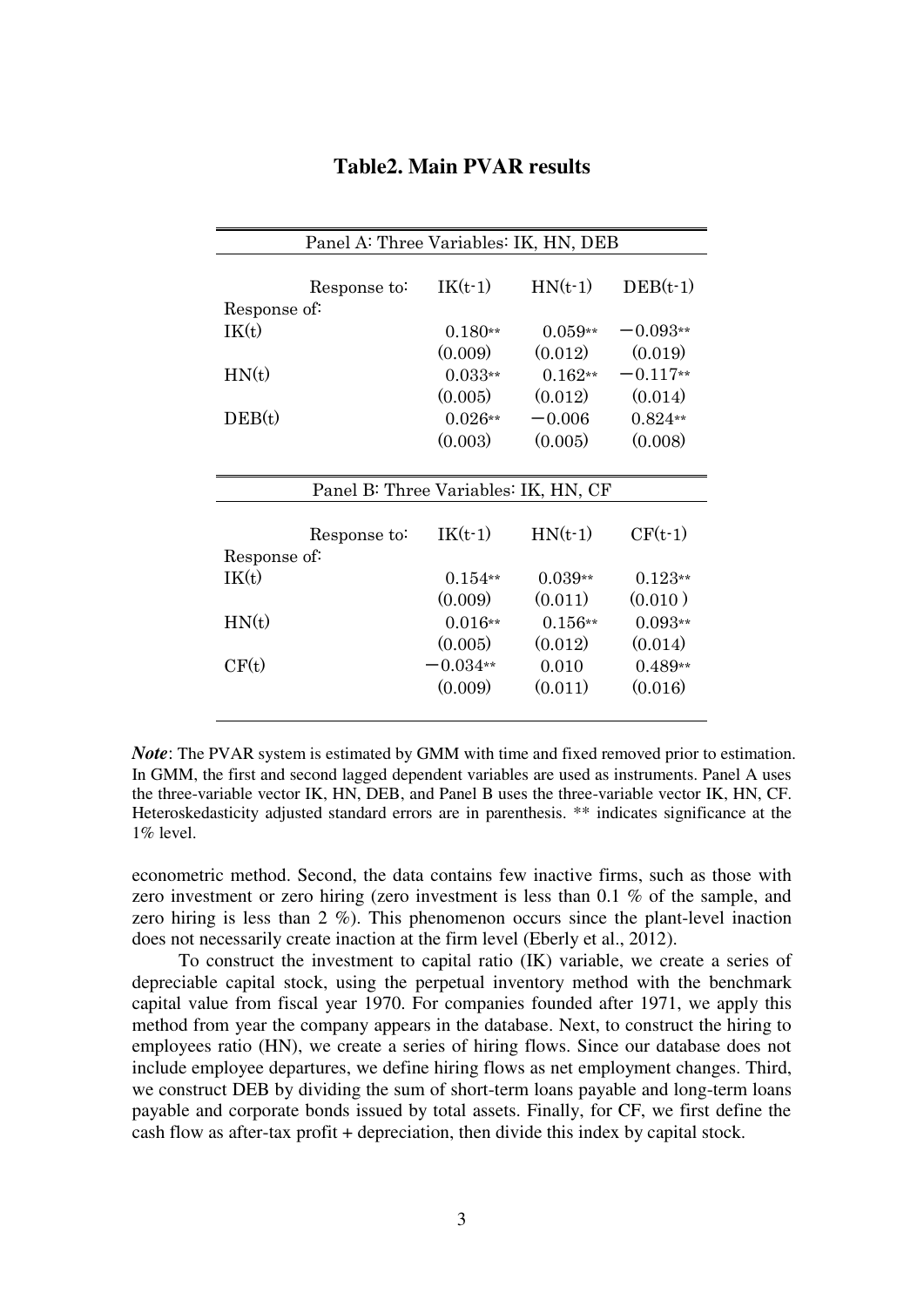

# **Figure1. IRFs for the IK, HN, DEB three-variable vector auto-regression**

*Note***.** Errors are 5% on each side generated by Monte-Carlo with 200 reps.

**Figure2. IRFs for the IK, HN, CF three-variable vector auto-regression** 



*Note***.** Errors are 5% on each side generated by Monte-Carlo with 200 reps.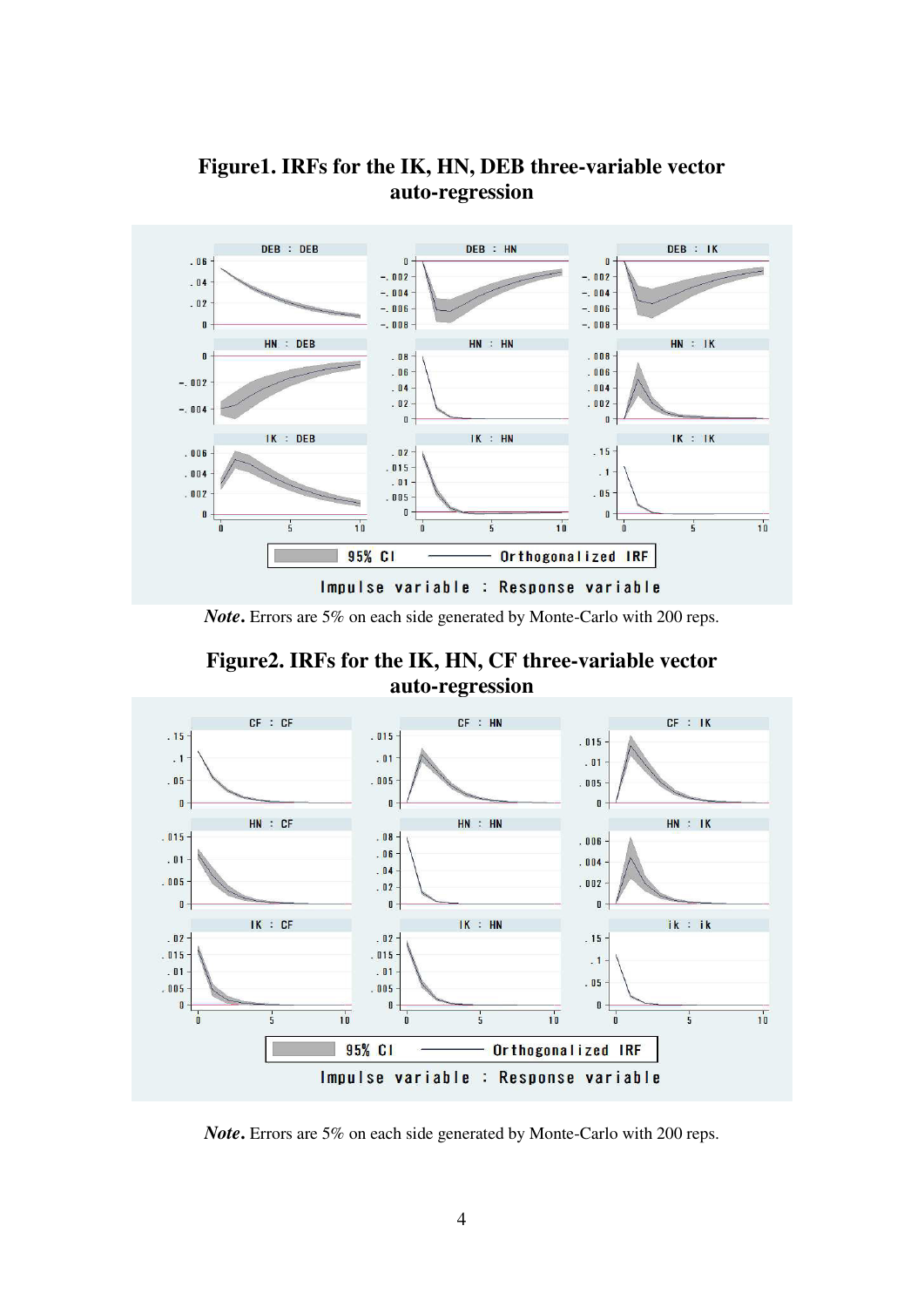#### **4. Results**

Table 2 reports the PVAR estimates. Based on the recursive ordering suggested in Section 2, we can derive the orthogonalized impulse-response functions (IRFs). Figure 1 illustrates the IRFs with the three-variable vector IK, HN, DEB, and Figure 2 illustrates the IRFs with the three-variable vector IK, HN, CF.

An analysis of Table 2 reveals that: (i) in both panels, IK affects HN at a 1% significance level, and vice versa; (ii) DEB significantly and negatively affects both investment and hiring decisions; (iii) CF significantly and positively affects both investment and hiring decisions.

The panels in Figures 1 and 2 allow us to evaluate the above phenomena quantitatively. From Figure 1, a one standard deviation shock in DEB clearly shows a negative impact on the levels of investment and hiring. The largest negative impact on investing is about 0.5% points and that on hiring is about 0.6% points after two periods. Similarly, from Figure 2, a one standard deviation shock in CF brings about a 1.5% positive effect on investment and a 1% positive effect on hiring with a one-period lag. Finally, from Figures 1 and 2, a one standard deviation shock in the hiring rate creates a 0.5% positive effect on investment with a one-period lag, and that in the investment rate gives a 2% positive effect on hiring in the same period.

## **5. Robustness**

To check robustness, we first changed the lag structure in Equation (1) from the first to the second. Second, we changed the estimation method from a forward-mean difference to a first difference approach. Finally, we altered the Cholesky ordering. We consider all other possible orderings (a total of 5). Through these trials, we confirm that our main results remain largely unchanged. We omit these results for conciseness, though they are available upon request. Finally, Table 3 and Figure 3 present the results from a larger PVAR system consisting of the four-variable vector IK, HN, DEB, CF. This figure confirms that our results remain essentially the same. Furthermore, we added further economic variables such as the sales to capital ratio, but the coefficients on these economic variables are not significantly estimated.

## **6. Conclusion**

In this study, we investigate the dynamic interrelationships among investment, hiring, and financial distress using firm-level data from Japanese industrial companies. We find that these three components interact significantly. Although the results presented here do not have a structural interpretation, they indicate that a model of firms' dynamic optimization problem should consider the simultaneous interrelations among these three variables. Our study also evaluates the degree of the interactions among these variables, demonstrating that a one standard deviation shock in the debt ratio has a negative impact on the levels of investment and hiring, and this negative impact is about 0.5% points and about 0.6% points, respectively. Similarly, a one standard deviation shock in the rate of cash flow has a positive effect of about 1.5% and 1% on investment and hiring, respectively.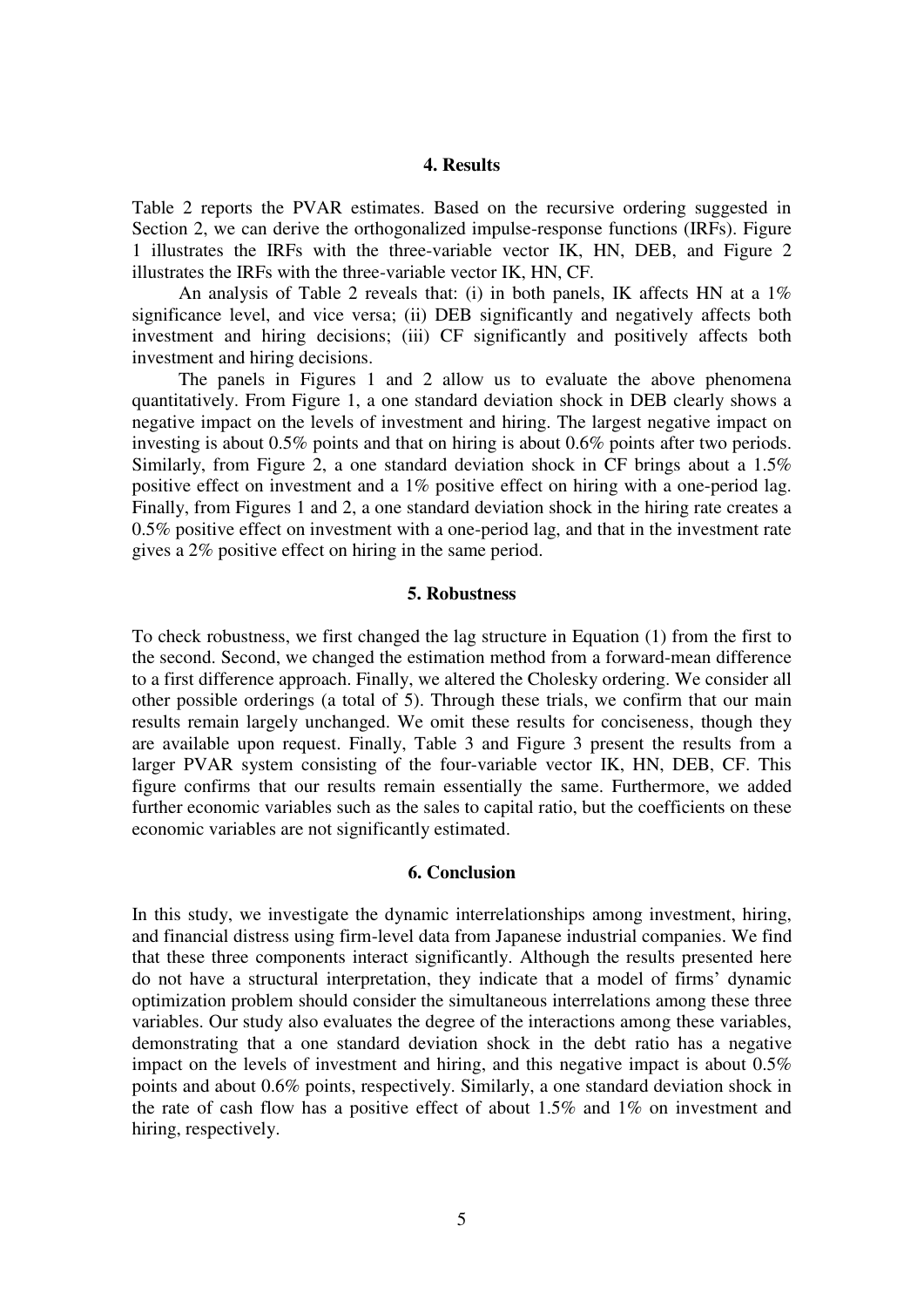## **Acknowledgment**

I would like to thank an anonymous referee for his or her helpful comments and suggestions. I am very grateful to Inessa Love and Michael Ralph Abrigo who kindly explained their STATA program pvar2 and allow me to use a revised version of this program. This work was supported by JSPS KAKENHI Grant Number 26285068. All remaining errors are my own.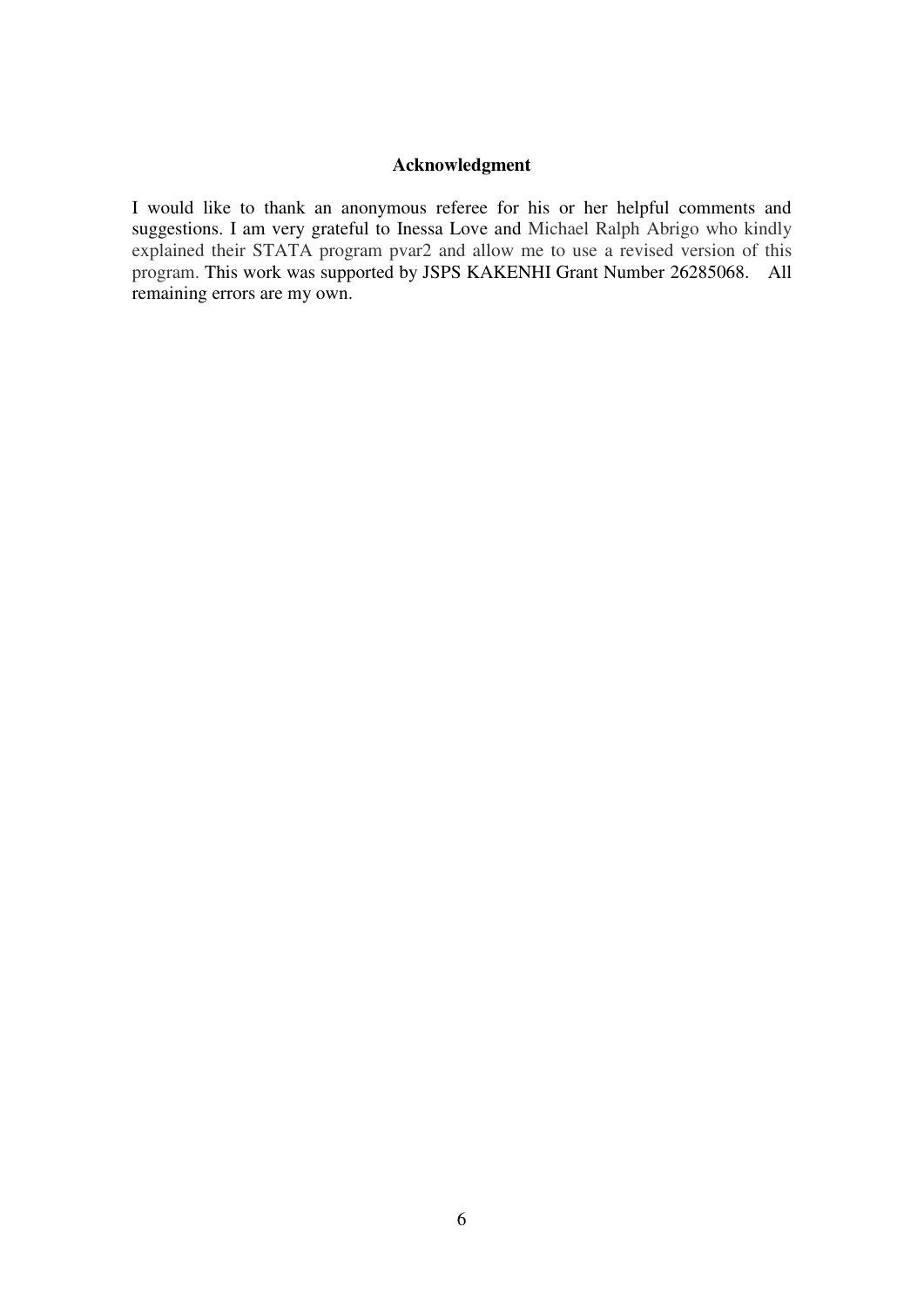| Four Variables: IK, HN, DEB, CF |              |            |           |            |            |  |  |
|---------------------------------|--------------|------------|-----------|------------|------------|--|--|
| Response of:                    | Response to: | $IK(t-1)$  | $HN(t-1)$ | $DEB(t-1)$ | $CF(t-1)$  |  |  |
| IK(t)                           |              | $0.154**$  | $0.044**$ | $-0.026$   | $0.119**$  |  |  |
|                                 |              | (0.009)    | (0.011)   | (0.018)    | (0.010)    |  |  |
| HN(t)                           |              | $0.015**$  | $0.150**$ | $-0.072**$ | $0.085**$  |  |  |
|                                 |              | (0.005)    | (0.012)   | (0.014)    | (0.007)    |  |  |
| DEB(t)                          |              | $0.031**$  | $-0.001$  | $0.812**$  | $-0.025**$ |  |  |
|                                 |              | (0.003)    | (0.005)   | (0.008)    | (0.003)    |  |  |
| CF(t)                           |              | $-0.036**$ | 0.012     | $-0.135**$ | $0.478**$  |  |  |
|                                 |              | (0.008)    | (0.011)   | (0.019)    | (0.016)    |  |  |
|                                 |              |            |           |            |            |  |  |

**Table3. Four-variable (IK, HN, DEB, CF) PVAR results** 

*Note*: The PVAR system is estimated by GMM with time and fixed removed prior to estimation. In GMM, the first and second lagged dependent variables are used as instruments. Four-variable vector IK, HN, DEB, CF is used in estimation. Heteroskedasticity adjusted standard errors are in parenthesis. \*\* indicates significance at the 1% level.



**Figure3. IRFs for the four-variable vector auto-regression**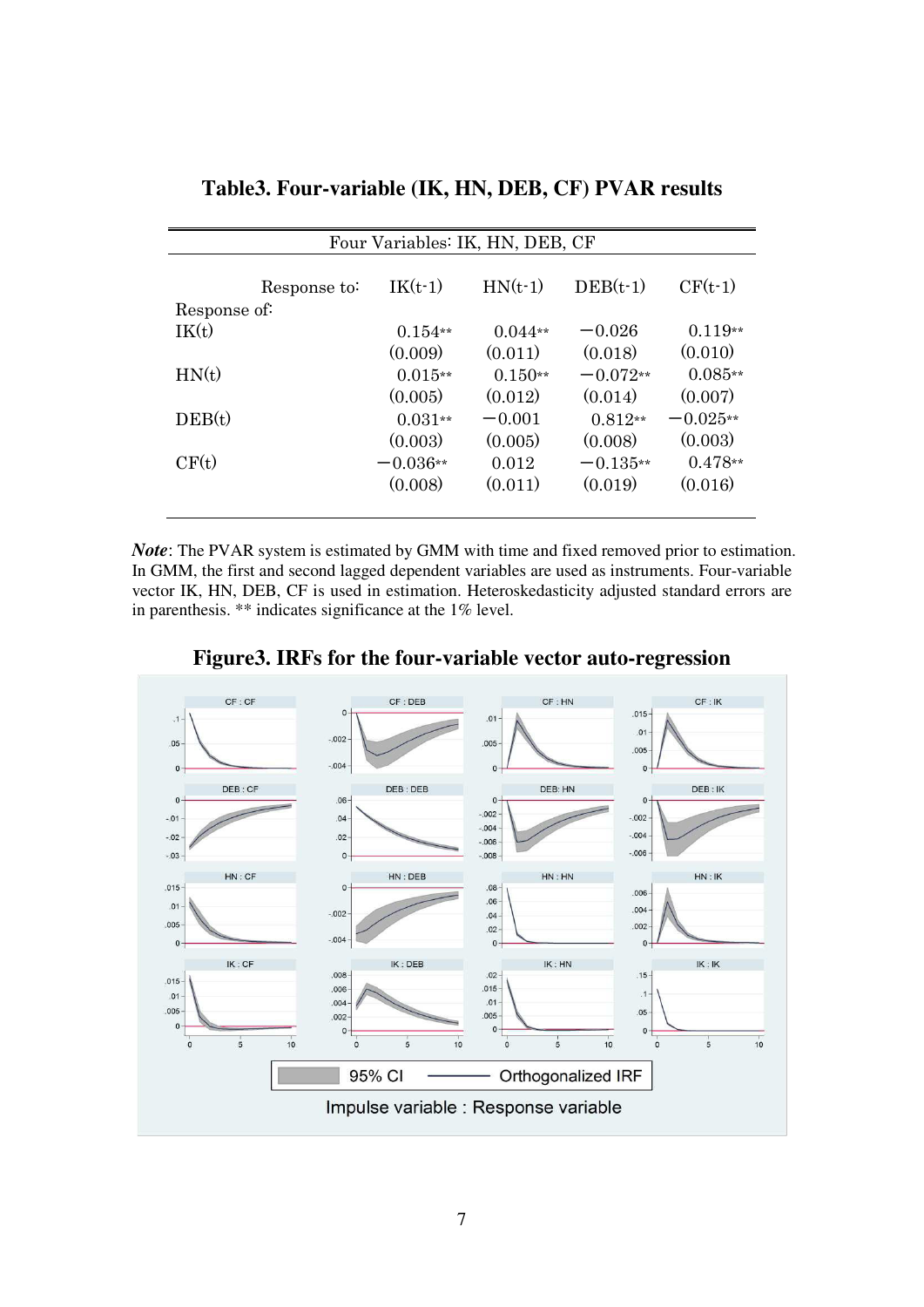*Note*. Errors are 5% on each side generated by Monte-Carlo with 200 reps.

## **References**

Andrews, Donald WK, and Biao Lu (2001), "Consistent Model and Moment Selection Procedures for GMM Estimation with Application to Dynamic Panel Data Models," *Journal of Econometrics*, **101**, 123-164.

Arellano, Manuel, and Olympia Bover (1995), "Another Look at the Instrumental Variable Estimation of Error-Components Models," *Journal of Econometrics*, **68**, 29– 51.

Asphjell, Magne K., Wilko Letterie, Øivind A. Nilsen, and Gerard A. Pfann (2014), "Sequentiality versus Simultaneity: Interrelated Factor Demand," *Review of Economics and Statistics*, **96**, 986-998.

Belo, Frederico, Xiaoji Lin, and Santiago Bazdresch (2014), "Labor Hiring, Investment, and Stock Return Predictability in the Cross Section," *Journal of Political Economy*, **122**, 129–177.

Bloom, Nicholas (2009), "The Impact of Uncertainty Shocks," *Econometrica*, **77**, 623– 685.

Christiano, Lawrence J., Mathias Trabandt, and Karl Walentin (2011), "Introducing Financial Frictions and Unemployment into a Small Open Economy Model," *Journal of Economic Dynamics and Control*, **35**, 1999–2041.

Cooper, Russell, John C. Haltiwanger, and Jonathan L. Willis (2010), "Euler-Equation Estimation for Discrete Choice Models: A Capital Accumulation Application," NBER Working Paper, No.15675.

Eberly, Janice, Sergio Rebelo, and Nicolas Vincent (2012) "What explains the lagged-investment effect?," *Journal of Monetary Economics*, **59**, 370-380.

Holtz-Eakin, Douglas, Whitney Newey, and Harvey S. Rosen (1988), "Estimating Vector Autoregressions with Panel Data," *Econometrica*, **56**, 1371-1395.

Hubbard, R. Glenn (1997), "Capital-Market Imperfections and Investment," *Journal of Economic Literature*, **36**, 193–225.

Lapatinas, Athanasios (2012), "On the Interrelation of Capital and Labor Adjustment Costs at the Firm Level," *Studies in Nonlinear Dynamics & Econometrics*, **16**.

Letterie, Wilko A., Gerard A. Pfann, and J. Michael Polder (2004), "Factor Adjustment Spikes and Interrelation: An Empirical Investigation," *Economics Letters*, **85**, 145-150.

Love, Inessa and Lea Zicchino (2006), "Financial Development and Dynamic Investment Behavior: Evidence from Panel VAR," *Quarterly Review of Economics and*